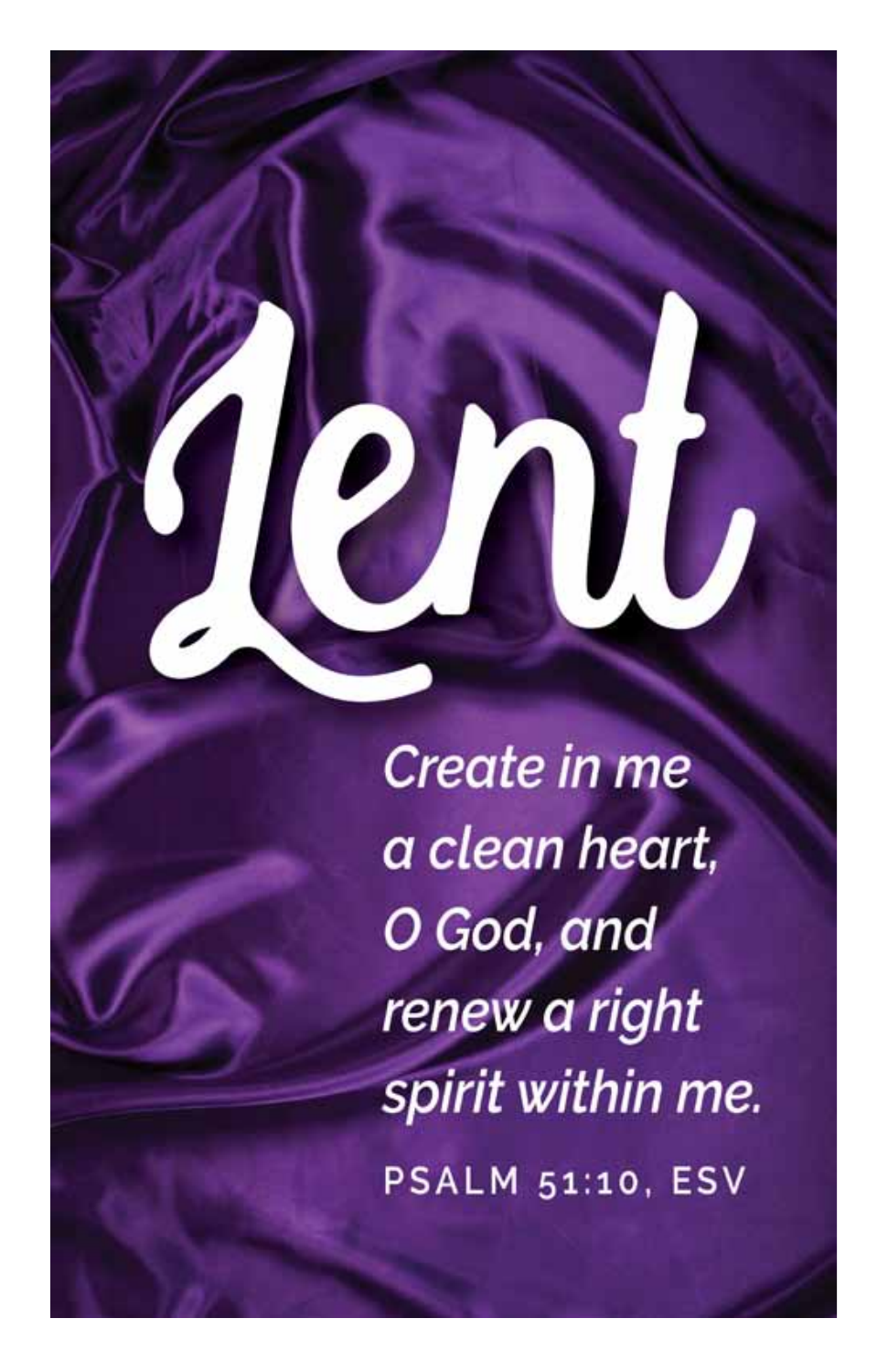# **MIDWEEK LENT SERVICE February 24, 2021**

#### **\*\*\*\*\*\*\*\*\*\*\*\*\*\*\*\*\*\*\*\*\*\*\*\*\*\*\*\*\*\*\*\*\*\*\*\*\*\*\*\*\*\*\*\*\*\*\*\*\*\*\***

# **WELCOME**

**HYMN: "Hail, Thou Once Despised Jesus"** *(LSB #531)*

**Hail, Thou once despised Jesus! Hail, Thou Galilean King! Thou didst suffer to release us; Thou didst free salvation bring. Hail, Thou universal Savior, Bearer of our sin and shame! By Thy merit we find favor: Life is given through Thy name.**

**Paschal Lamb, by God appointed, All our sins on Thee were laid; By almighty love anointed, Thou hast full atonement made. All Thy people are forgiven Through the virtue of Thy blood; Opened is the gate of heaven, Reconciled are we with God.**

**Jesus, hail! Enthroned in glory, There forever to abide; All the heav'nly hosts adore Thee, Seated at Thy Father's side. There for sinners Thou art pleading; There Thou dost our place prepare, Ever for us interceding Till in glory we appear.**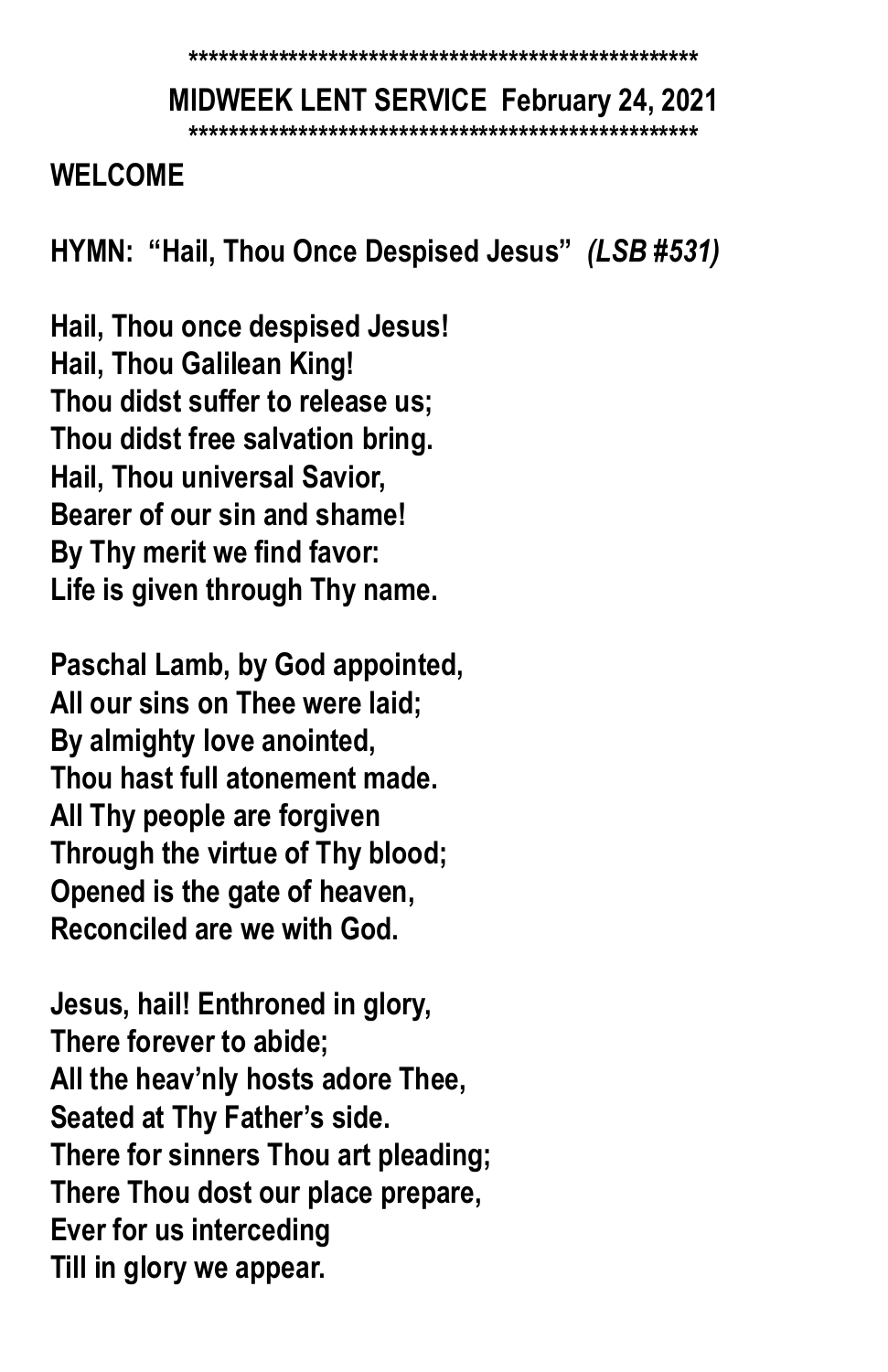**Worship, honor, pow'r, and blessing Thou art worthy to receive; Highest praises, without ceasing, Right it is for us to give. Help, ye bright angelic spirits, All your noblest anthems raise; Help to sing our Savior's merits, Help to chant Immanuel's praise!** *(Public Domain)*

# **INVOCATION**

# **OPENING VERSES:**

Pastor: Jesus Christ is the Light of the world, **People: The light no darkness can overcome.** Pastor: Stay with us, Lord, for it is evening, **People: And the day is almost over.** Pastor: Let Your light scatter the darkness **People: And illumine Your Church.** 

# **THE PASSION HISTORY READING**

**SONG: "Lamb of God"** *(Twila Paris)*

**Your only Son, No sin to hide. But You have sent Him from Your side. To walk upon this guilty sod, And to become the Lamb of God.**

**Your gift of love, They crucified. They laughed and scorned Him as He died. The humble King, They named a fraud, And sacrificed the Lamb of God.**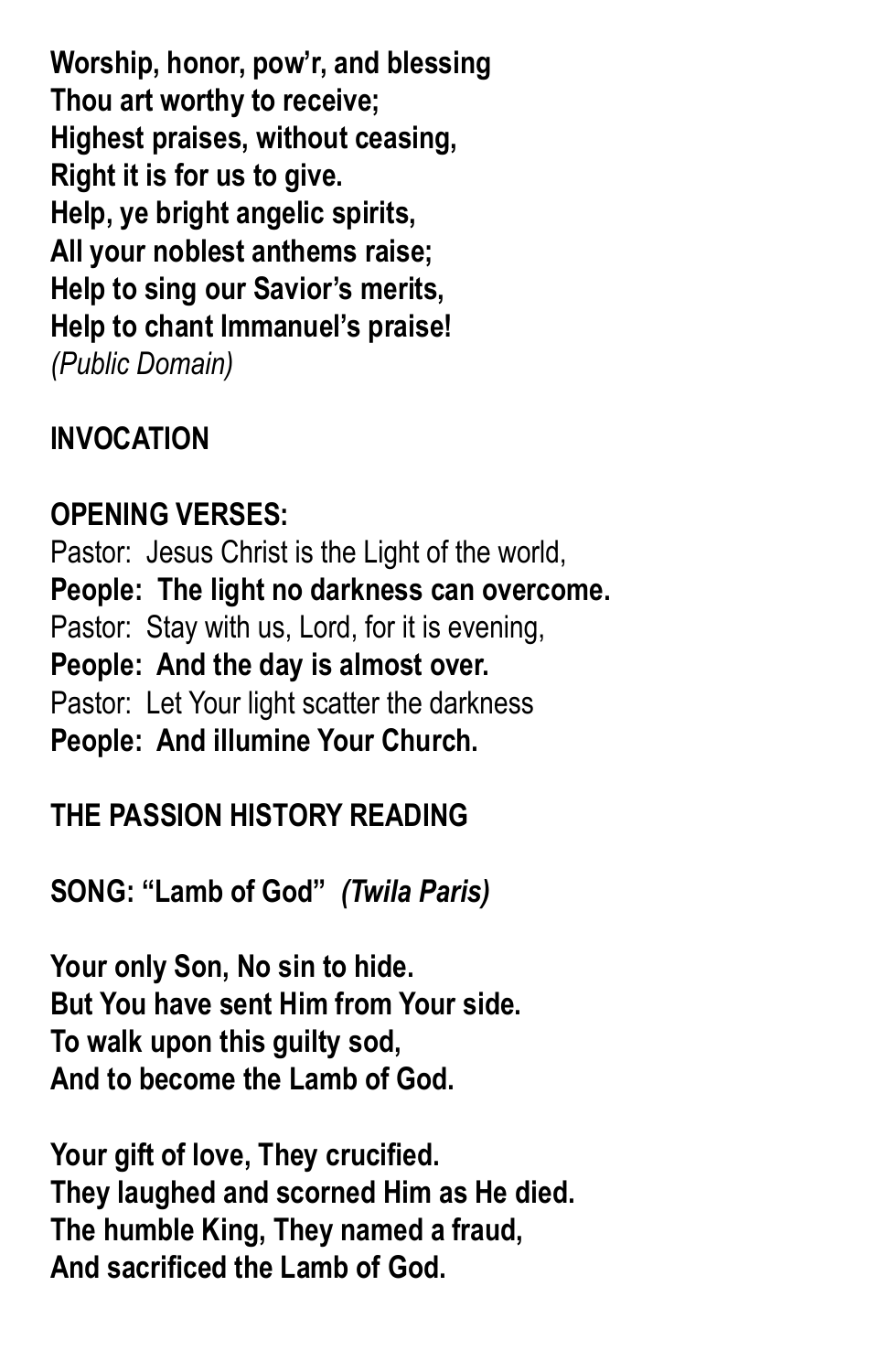**O Lamb of God, Sweet Lamb of God. I love the holy Lamb of God. O wash me in Your precious blood. My Jesus Christ the Lamb of God.**

**I was so lost, I should have died. But You have brought me to Your side. To be led by Your staff and rod, And to be called a lamb of God.** 

**O Lamb of God, Sweet Lamb of God. I love the holy Lamb of God. O wash me in Your precious blood. My Jesus Christ the Lamb of God.** *(C. 1985 StraightWay Music. Used by permission. CCLI #522460)*

# **SERMON: Revelation 2:8-11 "We Have a Lifeline!"**

**OFFERING** 

**PRAYERS**

**KYRIE:** Pastor: Lord, **People: Have mercy upon us.** Pastor: Christ, **People: Have mercy upon us.**  Pastor: Lord, **People: Have mercy upon us and grant us Your peace.** 

#### **THE LORD'S PRAYER**

**People: Our Father who art in heaven, Hallowed be Thy name; Thy kingdom come; Thy will be done on earth as it is in heaven; Give us this day our daily bread; And forgive us our trespasses, as we forgive those who trespass against us; And lead us not into temptation; But deliver us from evil; For thine is the kingdom and the power and the glory forever and ever. Amen.**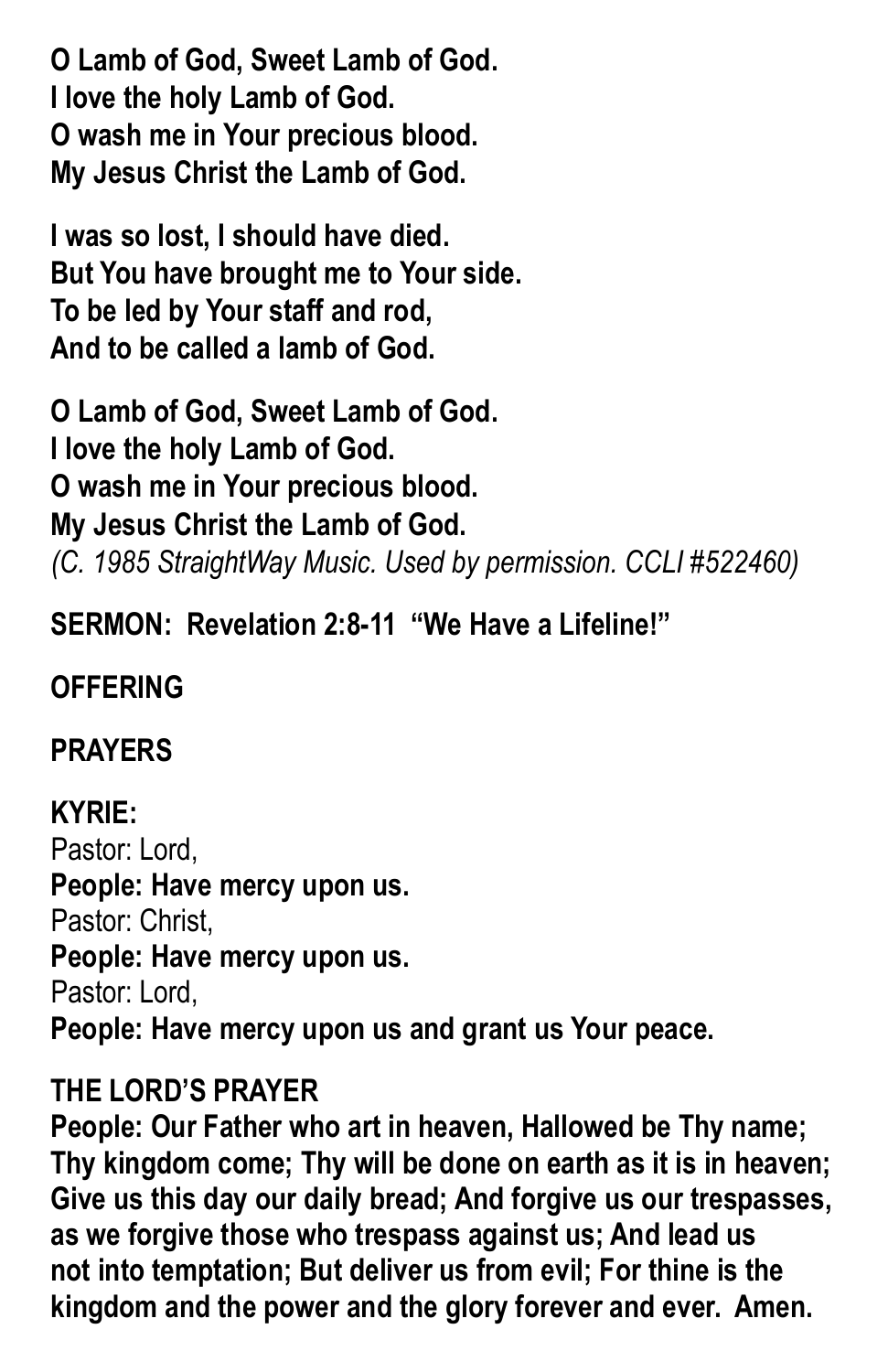#### **BLESSING**

Pastor: Let us bless the Lord. **People: Thanks be to God!** Pastor: The almighty and merciful Lord, **People: The Father, the Son, and the Holy Spirit,** Pastor: Bless us and preserve us. **People: Amen.** 

**HYMN: "Jesus Refuge of the Weary"** *(LSB #423)*

**Jesus, refuge of the weary, Blest Redeemer, whom we love, Fountain in life's desert dreary, Savior from the world above: Often have Your eyes, offended, Gazed upon the sinner's fall; Yet upon the cross extended, You have borne the pain of all.**

**Do we pass that cross unheeding, Breathing no repentant vow, Though we see You wounded, bleeding, See Your thorn encircled brow? Yet Your sinless death has brought us Life eternal, peace, and rest; Only what Your grace has taught us Calms the sinner's deep distress.**

**Jesus, may our hearts be burning With more fervent love for you; May our eyes be ever turning To behold Your cross anew Till in glory, parted never From the blessed Savior's side, Graven in our hearts forever, Dwell the cross, the Crucified.** *(Public Domain)*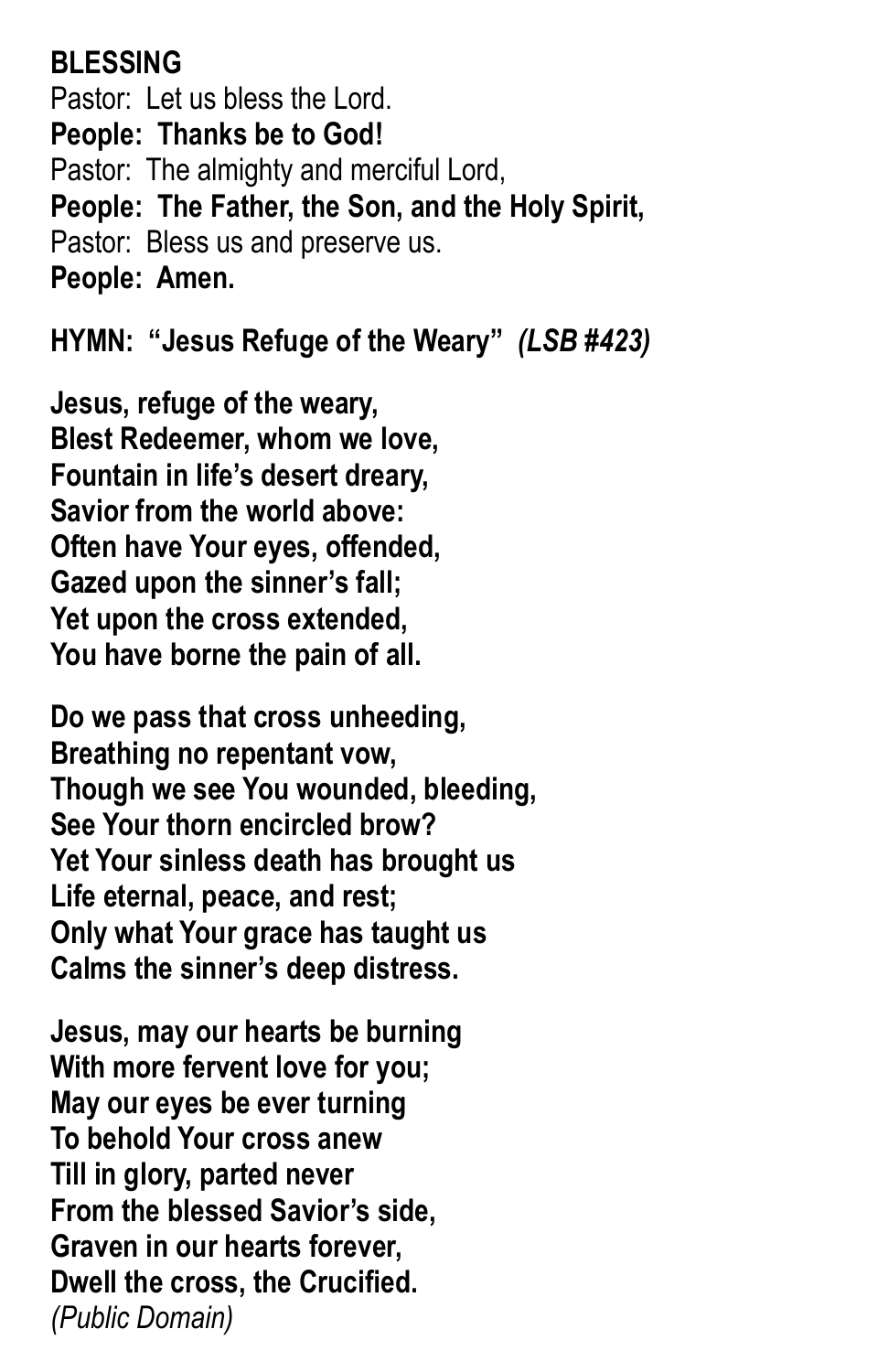#### *BIBLE STUDY OPPORTUNITIES*

#### *Sunday Morning at 10:45 in the Sanctuary*

LOOKING AHEAD IN OUR SUNDAY BIBLE CLASS: "The End and Revelation!"

#### *To access via Zoom.*

*Topic: Holy Emmanuel - Sunday Bible Study Time: This is a recurring meeting Sunday's 10:45am Join Zoom Meeting https://fielding-edu.zoom.us/j/3033135695 Meeting ID: 303 313 5695 One tap mobile +13126266799,,3033135695# US (Chicago) +16465588656,,3033135695# US (New York) Dial by your location +1 312 626 6799 US (Chicago) +1 646 558 8656 US (New York) +1 301 715 8592 US (Washington D.*

#### **Missional Living Learning Group**

Wednesday TBD at 6:00PM

Our goal will be to continue the discovery process as to what missional living means; or, how do we become more Christ like in our own zip code. In the meantime, if you have any questions please let me know. Blessings, Chuck Squires (612-799-5315 Cell) or squir008@msn.com

# *A NEW START"*

The season of Lent is often thought of as a time of spiritual growth and renewal. Given that, what better way to celebrate Lent than by spending extra time in God's word? This year for our Lent services at Holy Emmanuel, we will be looking at the letters Jesus sent to the churches found in the book of Revelation, chapters two and three.

In addition to the Lent services however, I will also be hosting another session of Faith Fundamentals. This class will meet in the fellowship hall each Tuesday evening, from 6:30-8:00pm, beginning February 23rd. We will start at the beginning of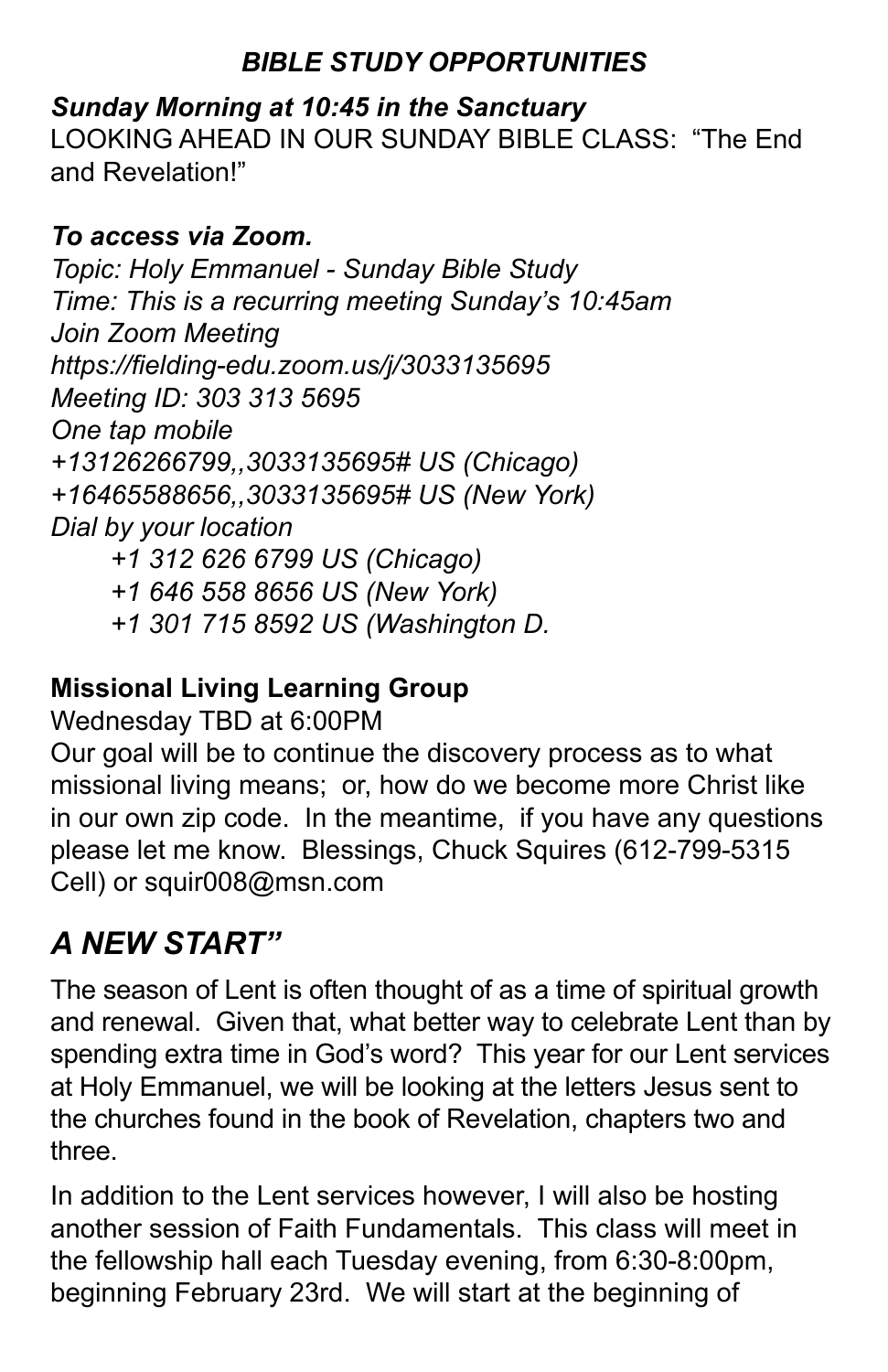Genesis and go through the end of Revelation. We won't read everything in between, but we will try to get the "big picture" to understand God's ways and work for us as we look at things like: Creation, Jesus' work as our Savior, the 10 Commandments, living a Christian life, Baptism, the Lord's Supper, prayer, and many more things than can be named.

If you are interested in participating, please contact me at pastork@holyemmanuel.org or call me at my office; 952-888- 2345. Due to COVID, space is being limited to 10 participants. We will wear masks, and practice social distancing.

Thanks, and hope to hear from you! Pastor Paul Krentz